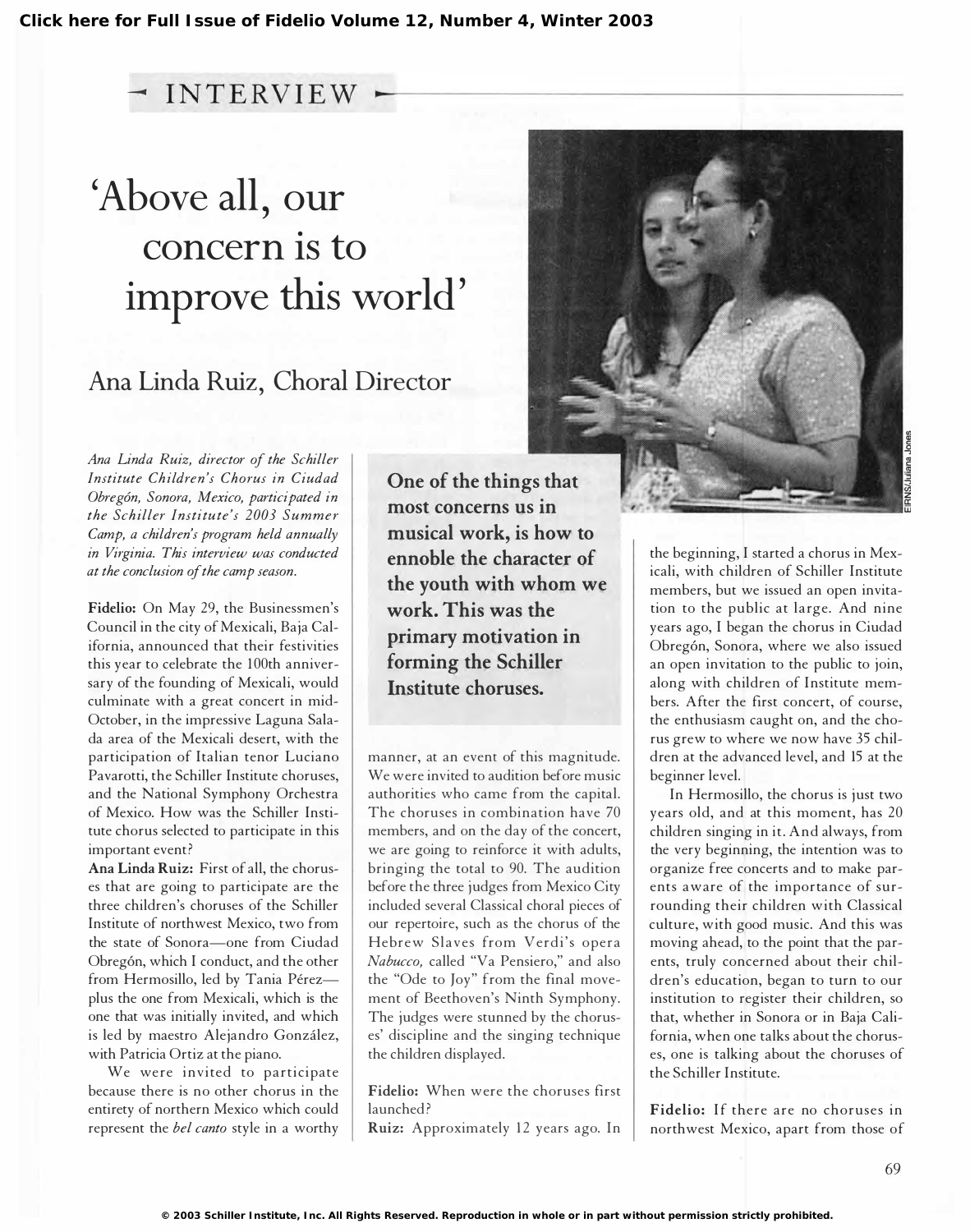the Schiller Institute, and there weren't any before the Institute choruses were formed, where did the idea come from ? And who trained you?

Ruiz: The Institute is part of the international movement of Lyndon LaRouche and his wife Helga Zepp LaRouche, the founder of the Schiller Institute. It is part of our goal, on an international level, to promote a cultural renaissance through Classical art. In the case of our country, we had the good fortune to have found the great singing maestro Jose Guadalupe Briano, a follower of the founder of the choral movement in Mexico, the Spanish educator Juan D. Tercero. He works with the *bel canto* technique with adults, and we have one of his best students, Alfredo Mendoza Mendoza, who is committed to developing the technique of bel canto singing directly with children. Maestro Mendoza has founded several choruses on the national level, and has worked for years with the Schiller Institute, going on international tours and promoting the formation of children's choruses across the nation. The chorus leaders in Mexicali and Hermosillo, as well as myself, are all students of Maestro Mendoza, and from the training he imparted to us, we made the decision to form our own choruses.

Fidelio: Did you go to study with him in Mexico City, or did you attend the classes he gave during his tours of the country?

Ruiz: We often went to Mexico City. I was personally trained as part of a chorus of children that we had in Ciudad Obregón at the same time that he was giving classes, and a teacher who was a collaborator of his in Mexico City, Esthela Bastida, came to Ciudad Obregón and started a chorus, and that is when J began to train with her. When she left, I took over direction of the chorus, although I was only 14 years old at the time. At that point, we invited Maestro Mendoza to give courses in Sonora, and we also travelled to Mexico City, to observe the work he was doing with his group there, the Schola Cantorum.

Fidelio: I attended the closing festival at the Institute Day Camp this past summer, and the children with whom you had worked for a month demonstrated a superior quality, a sound that is hard to find even among established choruses. To what do you attribute the difference ? Ruiz: The difference is in the method, in helping children to discover the beauty of their own voices, that beauty

which we all carry inside. It's very easy for a child to find this. The point is that the dir ector must know the pedagogical tools to help the children discover this as soon as possible, and for the child to have fun doing so. The other point lies in how the children

Fidelio: Now, to form a chorus, one needs not merely to join together a group divided by voices and make it sing, but also the technique of bel canto requires a different concept. When one listens to the children's choruses around here, not just in Mexico but in the U.S. and throughout the world, they interpret polyphonic music paying attention only to the linear development of a more

The teacher sings the sound and the children imitate the teacher; at other times, one of the children has the sound properly placed, and the others are challenged to imitate him. Thus, one creates a process in which the child associates the bel canto technique with a passionate game, which is going to lead to learning something new, to a new discovery.



Voice and instrument lessons, Schiller Imtitute summer camp, July 2003.

are treated, the challenges which they must be presented with. You need a pedagogy for making tangible to the children those technical aspects of the bel canto method which, probably, in explaining it to an adult, one would use more scientific words or terms. But in the case of the children, they only have to do it. One need only orchestrate it, demonstrating the principle to them in practice.

or less agreeable melody. But the performance of the chorus you led in Virginia, which is not even an established chorus but a group of children who came together for just one month, they demonstrated a highly superior quality. How do you explain this?

Ruiz: First of all, it is the technical aspect that must be explained and made tangible to the children; this is important because it is the basis upon which they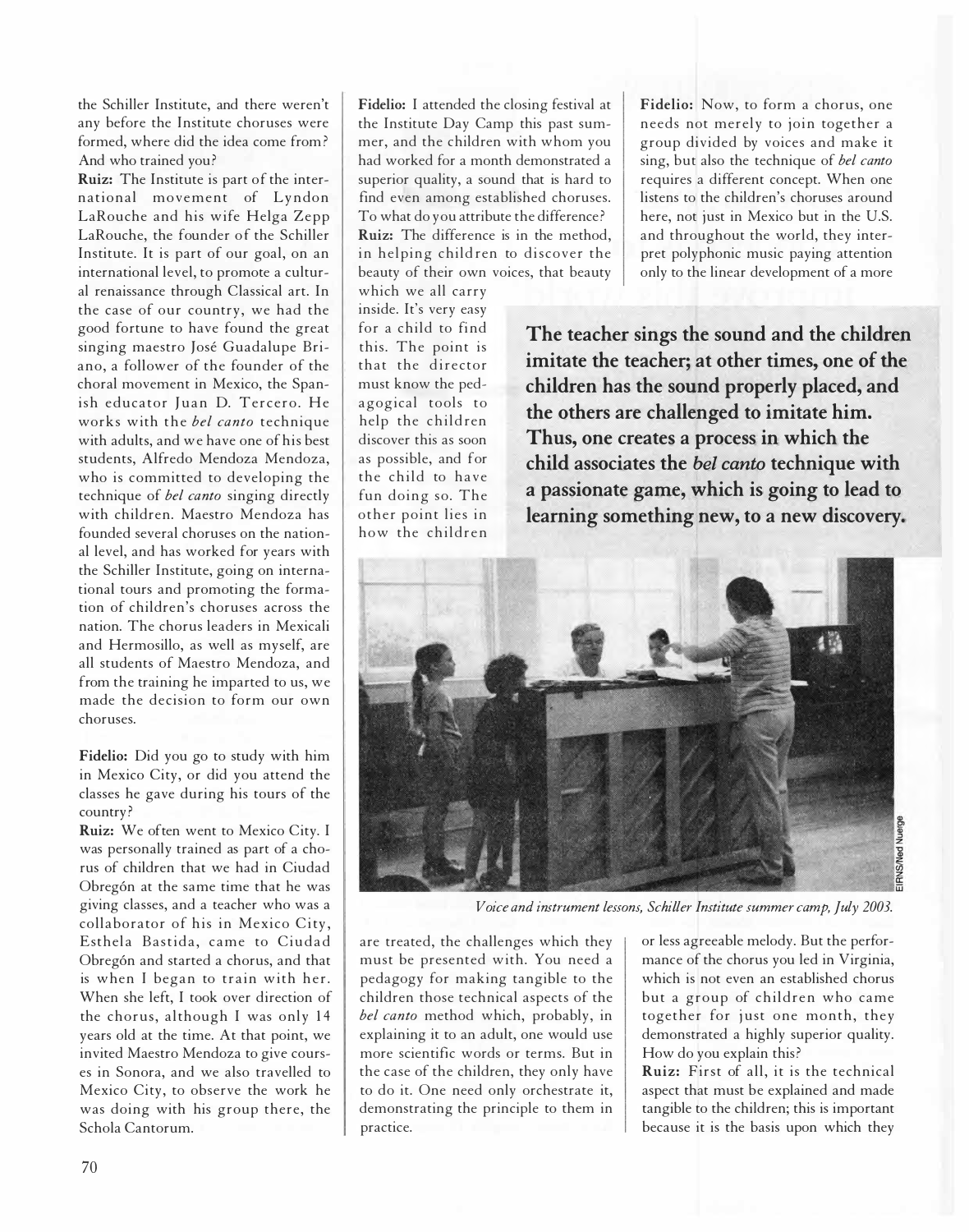are going to perform. This includes correct breathing as well as the correct formation of sound. And once this is achieved, and the children understand, for example, what a "head voice" is, then you can put together a musical piece, putting all they have learned into practice. They have the score in front of them and they sing the piece, but if one limits oneself only to this, it simply becomes a more or less faithful performance of a page, or of a technique, and no more.

opposed to *bel canto*, which bases everything on breathing technique, whereas, as I understand it, the technique of bel canto has primarily to do with a concept of the beauty of the voice, and the technical aspects are only there as a means of coming to dominate the physiology of the vocal instruments-the cavities, the position of the glottis in the throat, of the mouth-in order to achieve an intelligent result. Correct me here if I don't understand this well, and explain to me how

you see this?



When one works with children who have never sung before, and you show them the sound you want from them, they understand that singing and speaking are not the same. Once they understand this, they enjoy producing a beautiful sound. On a second level, one tries to establish a dialogue among the voices; with the same sound, one can have a dialogue.

But there is a whole other aspect, which has to do with the intellect of the children and with their character, which involves discovering the intention of the composer in writing his piece, and this is not annotated in the score, but is embedded in the music itself.

Fidelio: Would this be called reading "between the notes"?

Ruiz: And also between the words of a song-in the silences.

Fidelio: There also exists a school

Ruiz: Yes, it is true that breath ing is important, because the column of air that is produced in singing is the medium for transporting the sound, but the other aspect which is very important is to bring the voice

up into the head cavities, which make possible a greater volume, a greater resonance; that is why they are called the resonators. The voice passes through the vocal chords and is sent to the middle section, which is the mouth, the nasal resonators situated on either side of the nose, the frontal resonators in the fore-

head and upper part of the head. It is the position of the mouth which enables the voice to be elevated to the resonators. So the column of air carries the voice, but one must seek the means to have it enter these resonators.

Fidelio: And once this technique is mastered, one reaches the point at which the beauty of the voice is located? Ruiz: Exactly. The beauty of a voice which is "well placed." A voice which is "well placed," means that one has mastered use of the organs of vocalization: the position of the mouth is open, relaxed but in a round shape, always keeping this position, such that the higher the sound, the more open the mouth. It is at this point that one can achieve the most beautiful voice of which a human being is capable.

Fidelio: How do you teach this to children ?

Ruiz: Well, the most important thing is how children learn to use sound in the highest part, from the nose upward into the forehead. The first vocalization exercises we do with the children are intended to help them discover how to elevate the voice. Then we teach them to discover how to place the voice in the nose, to achieve a certain nasality. And from there, to make the leap into the head tone.

Fidelio: Everyone knows how difficult it is to teach children a rigorous discipline, and what children must go through until they can achieve a result that rewards them for their efforts. I can only think of the horrible sound produced when a child is first learning the violin, for example.

Ruiz: It is a very interesting process. What we do with the children, in the beginning, are exercises which we call vocalization, with some consonant such as "n" or "m," followed by different vowels, and thus they begin to discover that there are some vowels that are placed more easily into a head voice. From these vowels, which make placing the sound easier, one begins to work with the rest of the vowels. Once the image is in the mind of the child, that child then discovers that there is a little path to follow, which is a lot of fun to do, and he or she wants to try it over and over.

And once this is achieved, and the child's attention is captured, it then falls to the teacher to determine what new challenges to present in producing one or another new sound properly. The children achieve this at times by imitation: The teacher sings the sound and the children imitate the teacher; at other times, it is that one of the children has the sound properly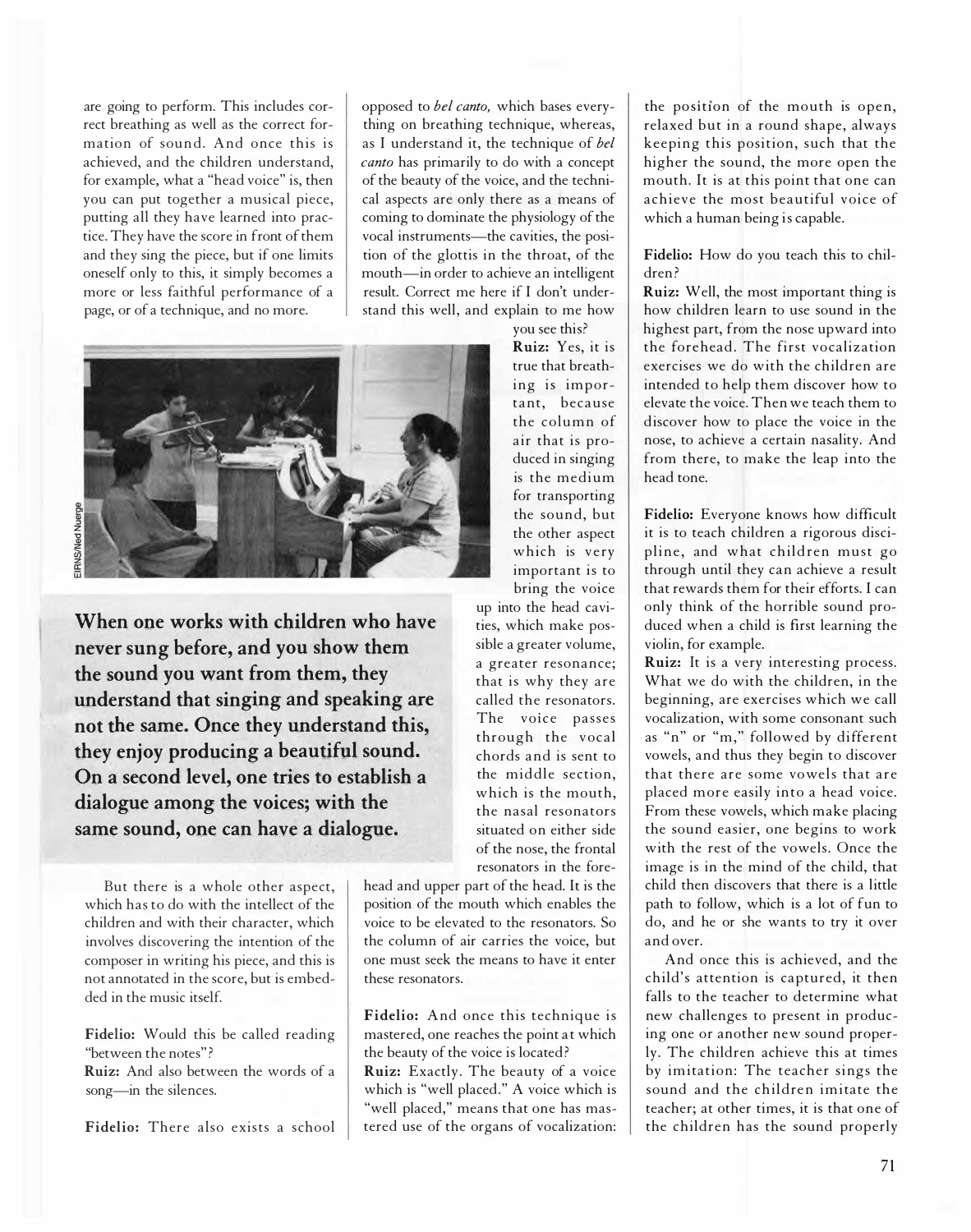placed, and the others are challenged to imitate that child. Thus, one can create a process in which the child associates the *bel canto* technique with a passionate game, which is going to lead to learning something new, to a new discovery.

Fidelio: But, how can repetitive vocal exercises be fun, when the child is sing-

ing, for example, singing "no, no, no, no, no"?

Ruiz: What is fun here is that one is working with sound in motion, that moves. They see that the piano can make that motion, and want to imitate it.

Fidelio: Do you have to know how to read music to learn this? Ruiz: Not neces-

sarily. It is good to know how to read music, because that way, one can know the relationship of the sounds-when there is a third, or a fifth-with regard to the different voices of the chorus. But it is not a prerequisite, such that if one can't read music, one cannot sing. No, one can always sing.

Fidelio: At the same time that the child is learning all this, the child is also learning to listen to musical examples that they are being asked to reproduce. What effect does this capacity to listen have in the context of the chorus?

Ruiz: In reproducing the sound, the child discovers that there is another voice that will harmonize with his or hers, that there are other different voices. He is reproducing just one voice, and what he will hear is the combination of the voices at different "heights," and that it is these differences that make the piece of music truly beautiful.

Fidelio: The individual voice of a chorus member is beautiful in itself, but combined with other voices, it produces a superior beauty.

Ruiz: That's right. Because, for example, when one works with children who have never sung before, when you show them the sound you want from them, they understand that singing and speaking are not the same. And once they understand this, they enjoy producing a beautiful sound. But this is just the first level. On sound properly, and to listen to the rest of the chorus, all at the same time. This is something that the human mind is capable of doing. A human being can reproduce a sound as an individual, and also be part of a whole, in which their voice is a small, but important, part.

Fidelio: It is clear that this makes all the diffe rence between a mediocre and a

The children must learn to listen, to hear their own voice, to place the sound properly, and to listen to the rest of the chorus, all at the same time. This is something that the human mind is capable of doing. A human being can reproduce a sound as an individual, and also be part of a whole, in which their voice is a small, but important, part.

Camp festival, July 2003. In costume for Cervantes' 'The Pageant of Marvels.'

the second level, one tries to establish a dialogue among the voices; with the same sound, one can have a dialogue. One group of voices sings it first, then a second group, and so on. This is a canon, where, although the same



melody is being sung, one goes before the other. And this produces greater satisfaction, because there is a greater challenge for the child. But it is also the case that in a single piece, the voices are sung at different elevations, and the child must thus have a greater capacity for concentration, to be able to reproduce what is the totality of the piece.

Thus, the children must learn to listen, to hear their own voice, to place the EIRNS/Juliana Jones

superior chorus. But in the chorus that you led, we could hear something even more interesting, which I'm not sure how to express in words. What was palpable to the audience was, that the beauty of the performance reflected that something more profound was going on. Can you explain this?

Ruiz: Well, this is a very important thing for a chorus, the emotional element. When a child understands a